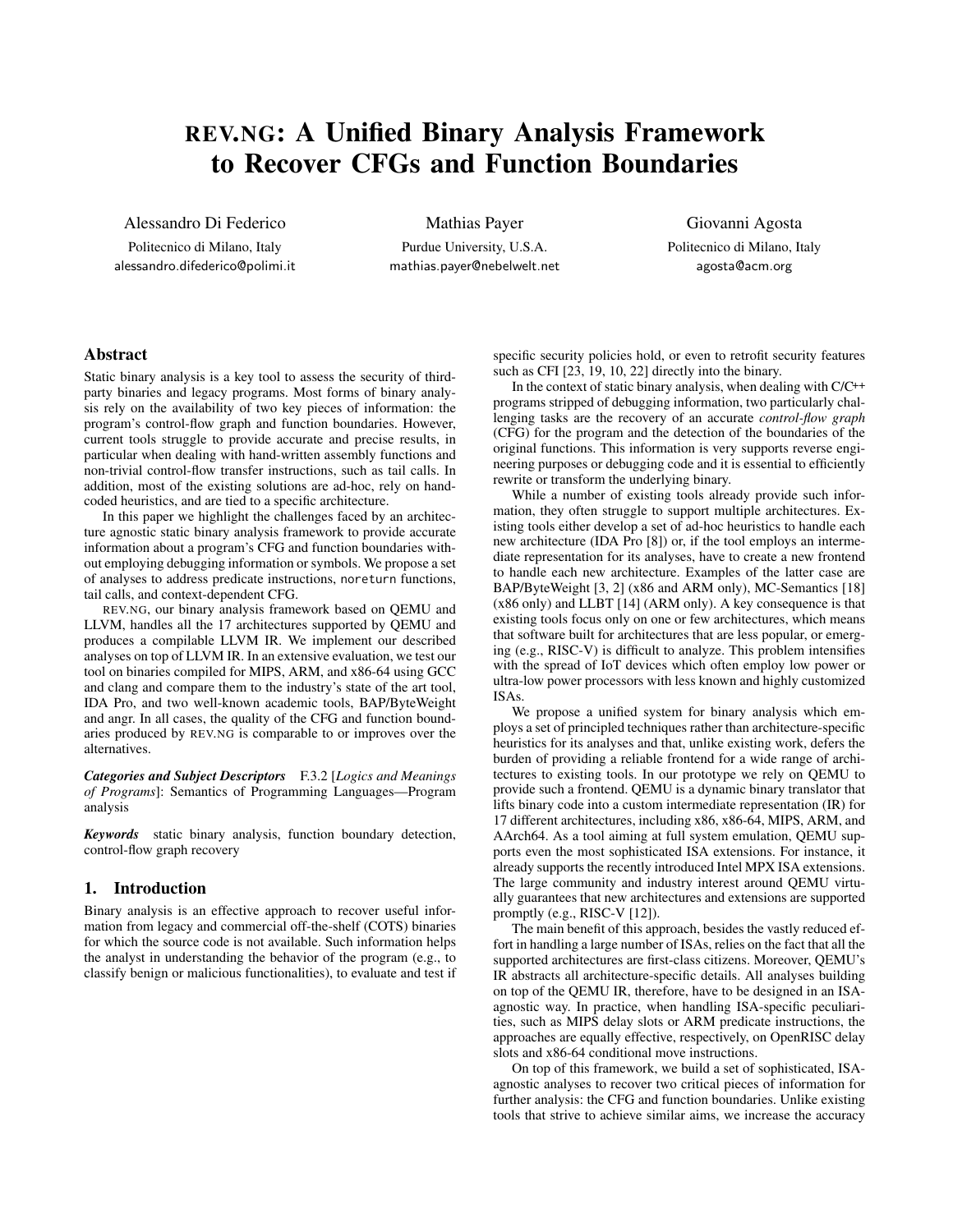of the recovered CFG by also handling hand-written, low-level assembly functions with non-trivial CFGs. Recovered CFGs and function boundaries are the foundation for static binary analysis and static binary rewriting mechanisms. Precision is crucial as imprecision leads to overhead, loss of functionality, and potentially to security vulnerabilities when the transformed binary is executed.

In our prototype implementation, REV.NG, we translate the IR provided by QEMU into LLVM IR, an environment that facilitates further analyses. In our evaluation we compare our prototype against the de-facto commercial standard, IDA Pro [\[8\]](#page-10-4), and two open-source tools, BAP/ByteWeight [\[3,](#page-10-5) [2\]](#page-10-6) and angr [\[17,](#page-10-10) [16\]](#page-10-11), showing how we obtain comparable or better results preserving the generality of our approach by avoiding any ISA-specific heuristic.

Contributions. In this paper, we make the following contributions:

- We design a framework for static binary analysis that handles different architectures.
- We propose a set of fully automated principled analyses, built on top of our framework to recover an accurate CFG and function boundaries, even in presence of hand-written assembly and neither employing ISA-specific (hand-crafted) heuristics nor relying on debugging information or symbols.
- We evaluate our prototype implementation against the de-facto industry standard for static binary analysis, IDA Pro, and two related works [\[3,](#page-10-5) [17,](#page-10-10) [16,](#page-10-11) [2\]](#page-10-6), and we show that our results are comparable or better without having to fall back to per-ISA hand-crafted heuristics. We also demonstrate that we handle the CFG of non-trivial, real world hand-written assembly functions where other tools fail.

Organization of the paper. Section [2](#page-1-0) presents the main challenges to address in order to obtain an accurate CFG and accurate function boundaries. In Section [3](#page-2-0) we introduce our analysis framework and the binary lifting process. Section [4](#page-3-0) discusses our solution, while in Section [5](#page-6-0) we report the results of our experiments and provide a case study. Finally, Section [6](#page-9-0) reviews the state of the art and, in Section [7,](#page-9-1) we draw our conclusions.

## <span id="page-1-0"></span>2. Challenges for binary analysis

Recovering the *control-flow graph* and the function boundaries of a binary program for which no source code or debugging information are available presents several challenges [\[20\]](#page-10-12). In the following, we discuss them focusing on the issues that an ISA-independent analysis framework faces.

## 2.1 Challenges in CFG recovery

Recovering the CFG of a program consists in essentially two phases. The first phase identifies the basic blocks composing the application, while the second phase establishes the correct relationships among them in terms of control-flow. In practice, this means that the analysis has to enumerate all basic block starting addresses, their size, and whether a control-flow transfer from one basic block to another is feasible or not.

Basic block identification. The initial step of any analysis on a binary program consists in identifying the subset of the program image that contains executable code. While distinguishing code from data is an orthogonal problem and outside the scope of this work, typically the various image formats provide a segmentation of the program in terms of executable, readable, and writable areas, even in absence of debugging information. Indeed, this information is essential for the operating system to assign appropriate permissions to the underlying memory pages when an instance of a program is initialized.

After the identification of the executable portion of the program, basic blocks need to be identified. The starting addresses of basic blocks can be drawn from multiple sources. The first and foremost source consists in the program's entry point and, in case of a dynamic library, in the exported functions. Other basic block starting addresses can be harvested through code analysis. Pointers to other basic blocks are found in direct jump instructions, constants materialized through one or more instructions, and global data (.rodata in particular) where jump tables or function pointers are typically stored.

CFG recovery. After collecting basic blocks' starting address and size, the control-flow recovery can start. Direct jump instructions provide useful information and are straightforward to incorporate. Unfortunately, they are not sufficient to completely recover the CFG. The main challenge consists in handling indirect controlflow transfer instructions, i.e., indirect function calls and indirect branch instructions. In general, it is impossible to enumerate the exact set of possible *jump targets* for indirect control transfers. The worst case is represented by a jump to a user-controlled value, where all executable code becomes reachable. Alternatively, the destination address may be the result of an arbitrarily complicated computation, which might even be impossible to track.

With this premise, we classify *indirect* control-flow transfer instructions in three categories that, when handled correctly, provide an accurate CFG:

- Compiler-generated, function-local CFG. All the indirect jump instructions generated by a compiler to efficiently lower the control-flow of certain statements, most notably C switch statements.
- "Reasonable" hand-written assembly. Indirect jumps manually introduced by the developer in assembly, usually to optimize low level routines such as memcpy. Compared to the CFG that a compiler typically generates, the developer can produce more efficient but hard-to-analyze code. By *reasonable*, we mean, for instance, a function that does not make assumptions about the values of its parameters, but rather enforces (implicitly or explicitly) the constraints locally (see example in Section [5.2\)](#page-9-2).
- Indirect function calls. Indirect function calls through function pointers or C++ virtual functions.

In this work, we aim to handle accurately the first case and to develop a set of analyses to handle as many cases as possible of the second category. In fact, these two classes make up the most part of the CFG needed for our final goal: the recovery of function boundaries. On the other hand, indirect function calls might involve virtual tables or function pointer fields of dynamically allocated objects, which are harder to track statically. In short, recovering targets of function calls is an orthogonal problem, which deserves to be treated on its own and does not compromise functionality, since pointer to targets of indirect function calls are typically available elsewhere (e.g., virtual tables). Note that, to enable support for large binaries, as a design choice, we do not employ SMT-solvers, which can provide the most accurate results but limit the scalability of the approach [\[17\]](#page-10-10).

### 2.2 Challenges in the recovery of function boundaries

The recovery of function boundaries in a program consists in identifying all function entry points and associating them all with their reachable basic blocks, skipping over function call instructions. This task poses a series of challenges.

First of all, the accuracy of the function boundary recovery is highly dependent on the quality of the underlying CFG. In fact, if, e.g., the CFG lacks information about the destinations of an indirect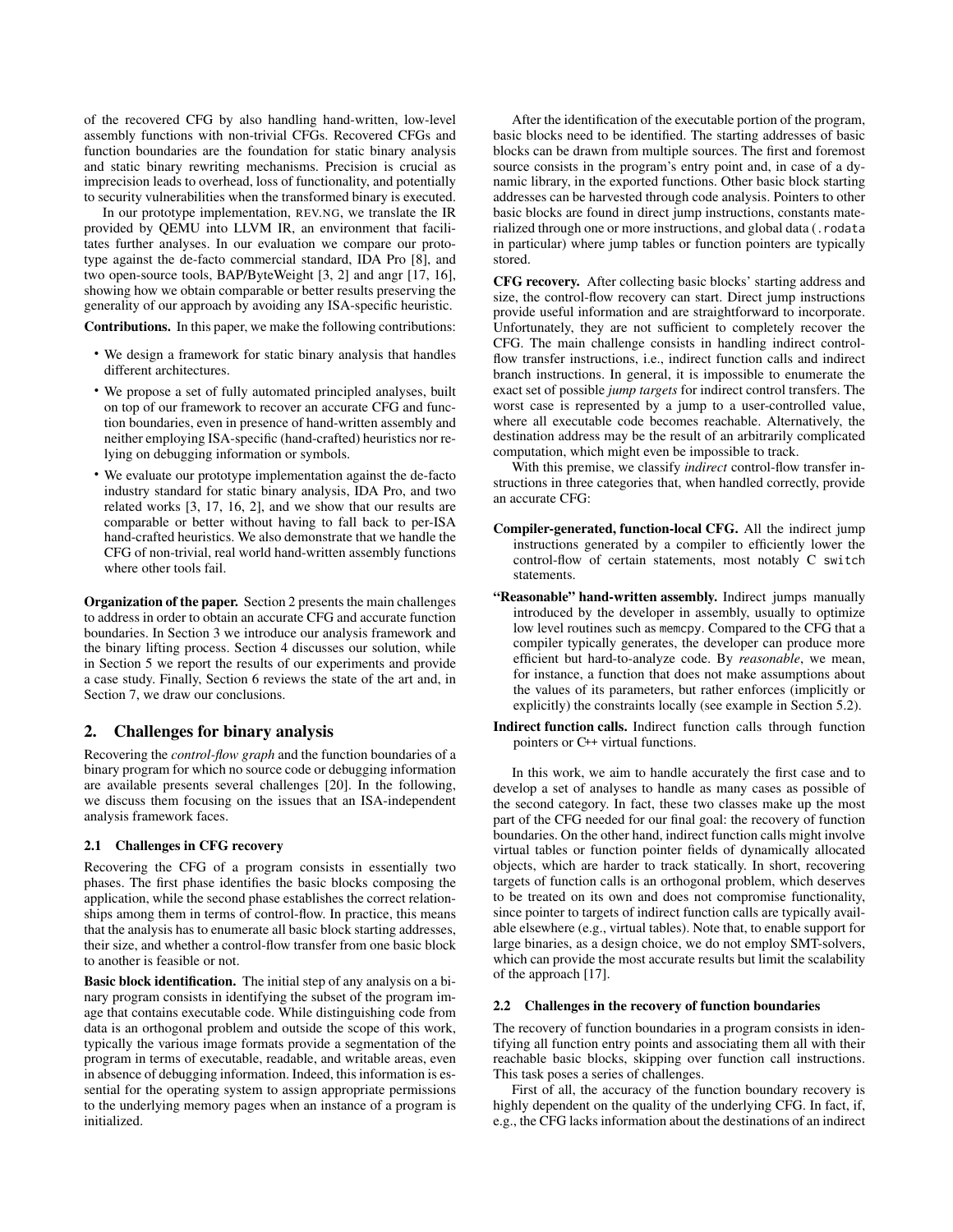jump, all the destination basic blocks might not be considered part of the function, leading to a loss in accuracy.

Another issue is deciding whether a certain basic block is the entry point of a function or not. The presence of an explicit function call to its address is a strong indication, but it may not always be available. Specifically, a certain function might never be called directly but only through a function pointer, a C<sup>++</sup> virtual call, or a tail call.

Further, several common challenges emerge while trying to identify function boundaries across architectures. In the following we report some of the most relevant:

- Call thunks. In ISAs where the program counter is not addressable, it is a common practice to perform a function call to the next instruction so that the program counter becomes available on the stack or in the link register. The destination of such a function call should not be mistakenly interpreted as the entry point of an actual function.
- **noreturn** functions. A noreturn function, in C terms, is a function that never returns (e.g., exit or longjmp). These functions are sometimes called through a function call instruction and not through a simple jump. This leads to a spurious path from the call site to the next instruction, which might even be part of a distinct function.
- Shared code. Two functions may share a portion of their bodies, in particular, two hand-written assembly functions might share the footer or a sequence of instructions for error handling.
- Calls to the middle of a function. In certain cases, a function might have multiple entry points. This case is mostly seen in hand-written assembly and it is usually employed to provide a faster version of a function that does not verify certain preconditions that are known to hold.
- Tail calls. Tail calls appear in the code as simple unconditional jump instructions, and, therefore, have to be handled in a way that prevents them from being mistakenly identified as part of the function-local CFG.

# <span id="page-2-0"></span>3. First steps: binary lifting and a basic CFG

This section discusses preliminary steps on how a high-level program representation and a basic control-flow graph is obtained from binary code. Leveraging the ISA-independent QEMU binary translator, binary code is lifted into QEMU IR which can then be translated into LLVM IR. Starting from this LLVM IR, a set of analyses (OSRA and SET) [\[6\]](#page-10-13) recover a basic control-flow graph.

#### 3.1 An ISA-independent binary analysis framework

A primary objective of our work consists in developing ISAindependent analyses. While this is challenging *in itself*, supporting different instruction sets in a unified manner increases these challenges. The ideal situation would be to work on an *intermediate representation* while abstracting all the details specific to an architecture and making the behavior of each instruction explicit, along with all its side effects. While this has been done in the past [\[3,](#page-10-5) [14\]](#page-10-8), from an engineering point of view, it requires a large amount of work, in particular for large and complex CISC instruction sets such as x86 and its successors. Moreover, such an effort has a nondiminishing marginal cost for supporting new architectures, since, in most cases, the opportunities for code reuse in different architectures are limited. Therefore, related works typically focus on a limited set of architectures (usually one or two) and often only support a subset of instructions in complex ISAs like x86, thus ignoring, e.g., vector instructions or floating point instructions.



<span id="page-2-1"></span>Figure 1. Overview of the REV.NG system. JT stands for *jump target*, and the *new JT* notation represents the fact that at least a new jump target has been discovered.

REV.NG decouples the problem of CFG recovery from interpreting an ISA by offloading the task of handling different architectures to an existing abstraction layer: QEMU. The core component of QEMU enabling this kind of abstraction is the *tiny code generator* (TCG) which translates instructions of a supported ISA into TCG instructions, QEMU's IR. In emulator mode, QEMU translates its IR to executable code for the host architecture. In our case, instead of generating machine code, we further translate the QEMU IR into a higher level IR, namely the LLVM IR. By employing QEMU's *tiny code generator* as a frontend, we obtain an IR from any of the architectures it supports with minimal effort.

While our analyses are agnostic with respect to the underlying IR, leveraging LLVM has several advantages. For example, the LLVM IR is in SSA-form and provides use-def chains out of the box. LLVM has a well-developed and clean API. As a compiler framework, LLVM allows the recompilation of generated code for any of the supported target architectures. Employing LLVM in a binary analysis framework allows building a static binary translator with minimal effort [\[6\]](#page-10-13).

### 3.2 From binary code to LLVM IR

As shown in Figure [1,](#page-2-1) the translation process begins by parsing the binary image and loading its segments into memory. Then, the program's global data is scanned in search of pointer-sized values pointing to an address in the executable segment. Each target address (or *jump target*), is passed to QEMU, which translates the basic block at the corresponding address into TCG instructions. The sequence of TCG instructions are then expanded to equivalent LLVM IR and collected into a set of basic blocks. These basic blocks, in turn, are collected into a function, known as *root*.

Destination addresses of direct jumps observed during translation are registered as *jump targets* for further exploration. The process proceeds iteratively until there are no known untranslated addresses. Then, as we will describe in more detail in the next section, targets of indirect control flow transfers are recovered, and, if necessary, fed back to QEMU. Once all the possible *jump targets* have been recovered, the CFG is analyzed for the recovery of function boundaries, leading to the desired output.

Note that the translation from TCG instructions to LLVM IR is straightforward. In particular, each TCG register (i.e., each part of the CPU state) is mapped onto a local variable in the *root* function, which we call *CPU State Variable* (or CSV). In case of recompilation, the register allocator takes care of lowering such variables in the most efficient way.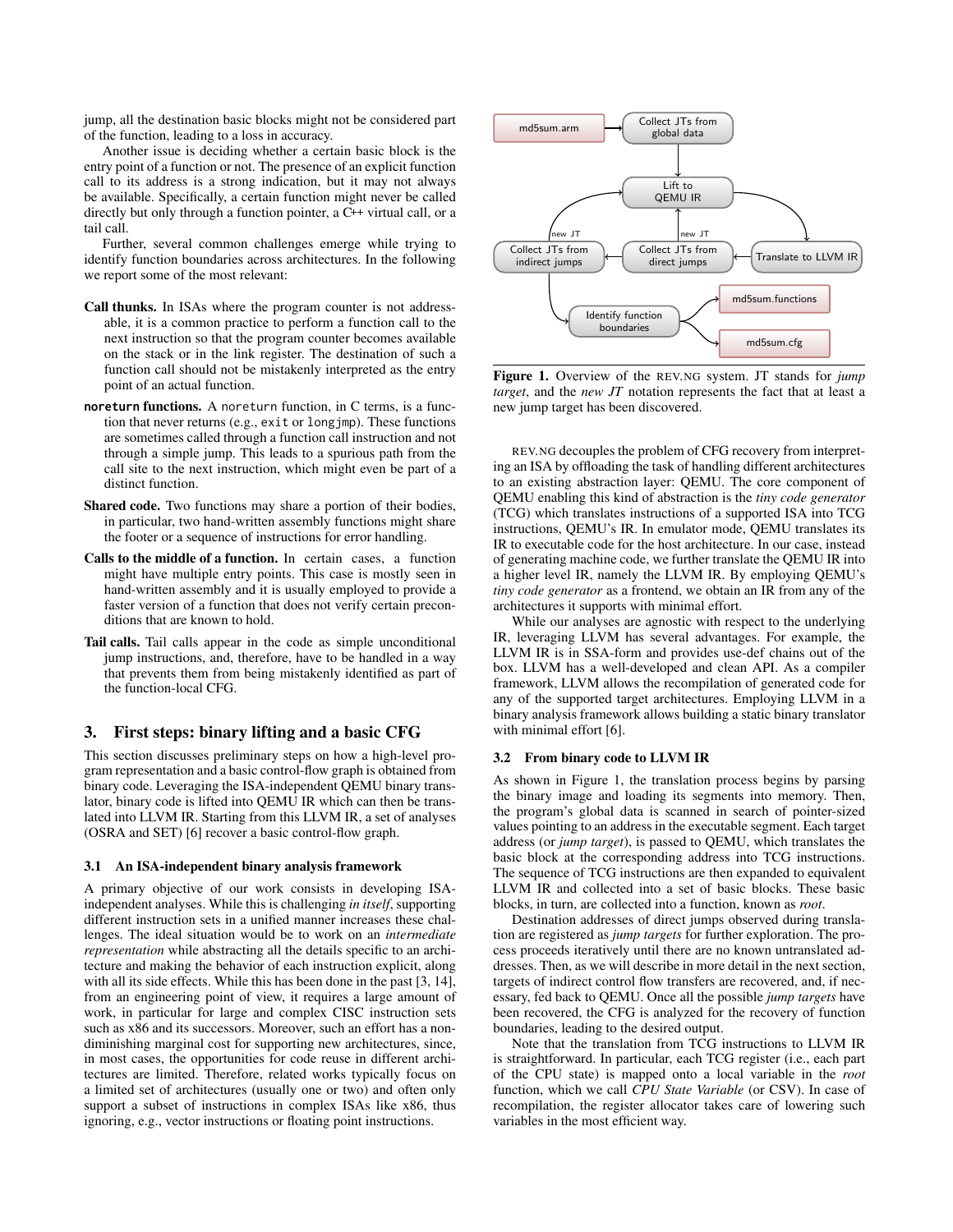## <span id="page-3-1"></span>3.3 Basic control-flow graph recovery

SET and OSRA [\[6\]](#page-10-13) are two key analyses to obtain the *jump targets* of indirect jumps. These analyses can be employed as a first step towards the recovery of an accurate CFG, enabling further analyses, such as the detection of function boundaries.

In the following, we present them, assuming that the directly reachable portion of the CFG (i.e., the part obtained from *direct* control-flow transfers) is available. Without loss of generality we describe the analyses in the context of the LLVM environment compiler framework.

Simple Expression Tracker. The Simple Expression Tracker (or SET) is an analysis that collects literal values observed in the code. A typical situation where SET is effective are direct jumps whose destination is too far from the current PC to be encoded directly as an in-instruction immediate, which in architectures such as MIPS and ARM has a limited size. Therefore, these types of jumps are often lowered to a jump through a register where the destination address is *materialized*. For instance the following ARM code uses two instructions to materialize the address to load (0x21024):

movw r3 , #4132 ; 0 x1024 movt r3 , #2 ldr r3 , [r3]

The SET looks for instructions performing a write to a CSV (e.g., a register) and tracks how the value is computed. To do so, the definition of the stored SSA value is inspected: if it is an operation employing at most a single non-constant operand, we register it on the stack and proceed to inspect the non-constant operand. If an operation with no non-constant operands (i.e., a constant) is met, the stack in its current status is traversed from top to bottom applying all the recorded operations one-by-one. The final result is the value that would be written in the CSV.

Note that the operations supported by SET include memory loads. This means that if, while traversing the stack to materialize a value, a memory load is found, and the value materialized up to that point is a pointer to global data, SET will read the corresponding value from the program image and proceed.

OSRA. OSRA is a data-flow analysis that maps each SSA value to an *offset shifted range* (OSR, hence the name, *OSR Analysis*). An OSR represents the fact that the considered SSA value can be expressed in terms of another SSA value  $x$ , multiplied by a factor  $b$  and with an offset  $a$  added. Moreover, it associates  $x$  in a specific basic block with a single, possibly negated, range  $[c, d]$ and a *signedness*. We define x along with bound constraints and signedness information a *bounded value*. Symbolically, an OSR can be summarized as follows:

$$
a + b \cdot x, \text{ with } \left\{ x : \begin{array}{l} x \in [c, d] \\ x \notin [c, d] \end{array} \right. \text{ and } x \text{ is } \begin{array}{l} \text{signed} \\ \text{unsigned} \end{array} \right\}
$$

The offset and the multiplying factor come into effect, respectively, through add/subtract operations and multiply/divide/shift operations. Information about the bounds of a *bounded value* are enforced on targets of conditional jump instructions comparing an SSA value associated with an OSR and a constant. Finally, the signedness of the *bounded value* is inferred by inspecting the type of instructions in which it is employed (e.g., signed division versus unsigned comparison).

The results provided by OSRA are then employed by SET. Suppose that SET, during its exploration, finds an instruction for which OSRA can provide useful information, i.e., the OSR's *bounded value* is within a reasonably small range. In this case, SET will *materialize* each value the OSR can assume considering the bounds of its *bounded value* and run it through the stack as explained before.

As an example, consider the following LLVM IR reporting the tracked OSR in comments, and suppose we want to enumerate all the possible values that can be stored in the PC:

```
%1 = call i32 user_input ()
 %2 = sh1 i32 %1, 2; [0 + 4 * %1]
 %3 = icmp ult i32 %1, 8 ; (%1 < 8, uint)
 br %3 , label %lower , label %exit
lower :
 %4 = add i32 %2, 9 ; [9 + 4 * %1, %1 < 8, unit]%5 = load i32 , i32 *%4
  store i32 %5, i32 *@pc
```
The shl instruction affects the factor  $b$ , the add instruction the offset a, while the comparison instruction enforces an upper bound of 8 on %1 in the lower basic block. Note that, since the constraint on %1 is unsigned (uint), we also know the lower bound, i.e., 0.

At this point, since OSRA cannot handle the load instruction (except for loads from a CSV), SET is required to recover the values of the PC. SET will start from the store instruction, record the load and enumerate all the possible values of %4 provided by OSRA. It will then perform a load from those values, interpreting them as addresses, effectively producing all values that the PC can assume.

# <span id="page-3-0"></span>4. REV.NG Design

The basic approach illustrated in Section [2](#page-1-0) lifts binary code into LLVM IR and recovers (rudimentary) information about the control-flow graph. While the presented approach suffices for cross-ISA binary translation (due to the option to fall back to an "oracle" mapping table that mitigates imprecision in the analysis at run-time), the precision is too low to accurately identify function boundaries.

Recovering an *accurate* control-flow graph is a much more ambitious and challenging process. For this reason, in the first part of this section we substantially extend and increase the CFG analysis to improve the accuracy. In the second part of the section we describe the function boundary recovery process that is only possible on an accurate CFG.

### 4.1 Handling of reaching definitions

OSRA propagates tracked values across load/store instructions. Therefore, it is critical to know which definitions (i.e., store instructions) reach a certain load and viceversa. This information is provided by our *reaching definition analysis*.

Here, we introduce three extensions to the basic reaching definition analysis used in [\[6\]](#page-10-13): (i) merging reaching definitions, (ii) path-sensitive merging, and (iii) conditional reaching definitions. We also discuss how these improvements are integrated into OSRA. These extensions improve the number of jump targets recovered from indirect jumps in common scenarios encountered while analyzing binaries of different architectures, increasing the accuracy of the recovered CFG.

Merging reaching definitions. One of the limitations of OSRA consists in the loss of precision every time a load is reached by multiple definitions. In this case, the load instruction is associated with a  $\top$  value, i.e., a self-referencing, unconstrained OSR. Therefore, all constraints available through the reaching definitions are lost, resulting in an over-approximation that reduces the accuracy of the overall analysis.

Defining a merging policy for the OSRs associated with the reaching definitions addresses this challenge.

Suppose a load instruction is reached by  $n$  reaching definitions  $r_i$  associated with an OSR in the form  $a_i + b_i \times x_i$ , with  $x_i \in [c_i, d_i]$ . All the OSRs of the reaching definitions are considered. The merge is performed only if all the multiplying factors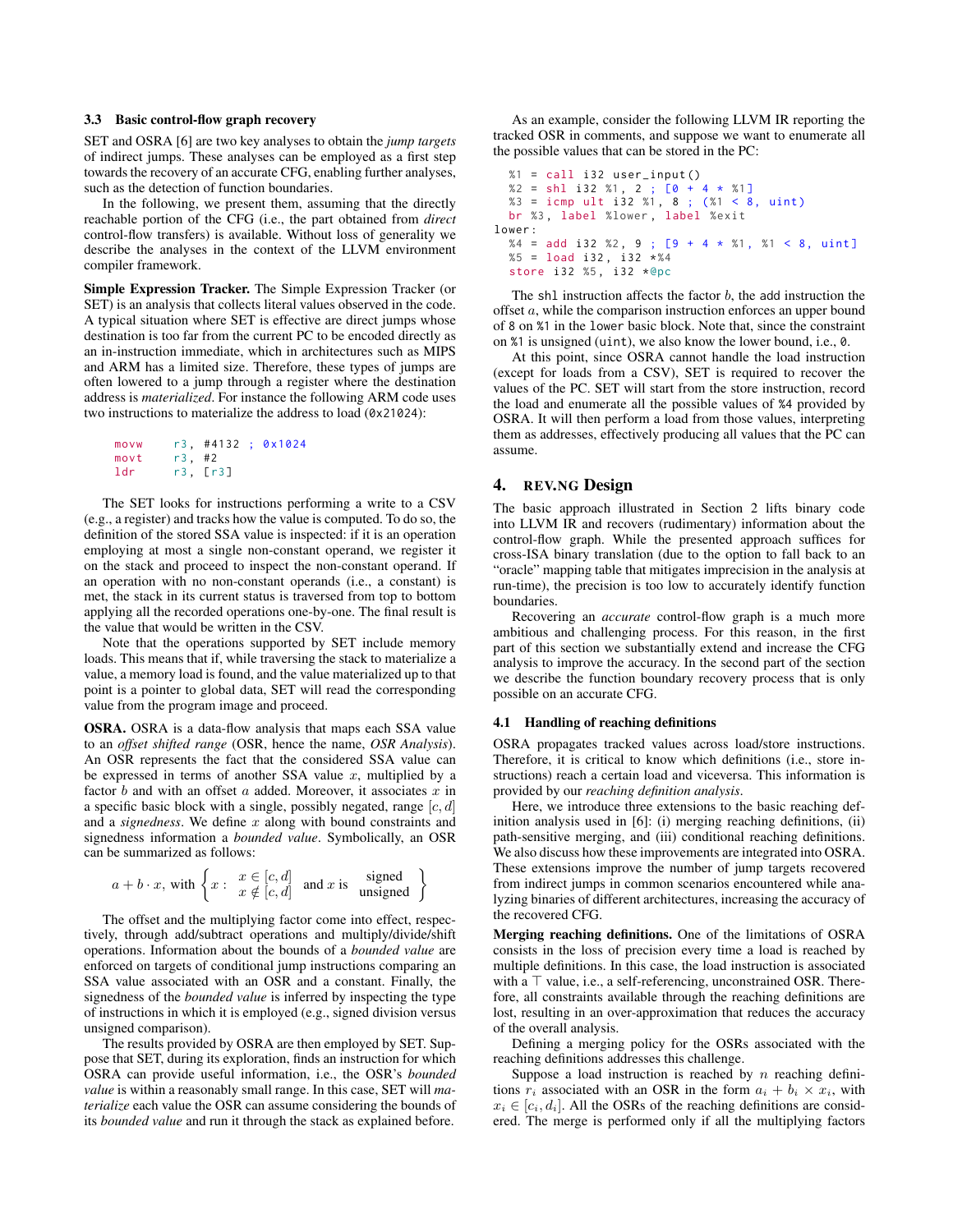

<span id="page-4-0"></span>Figure 2. LLVM IR example of the need for *path-sensitive merging*. The branch instruction propagates the constraint  $\%1 > 5$  in the *true*-branch and  $\%1 \leq 5$  in the *false*-branch. The final basic block receives both constraints, resulting in useless information about  $\%1$ . However, from the perspective of the load  $\%5$ , only the constraint coming from the *false*-branch is relevant, since the store in the *true*-branch aliases the load from r1.

 $b_i$  are the same. If this is the case,  $a_i/b_i$  is added to the lower and upper bounds  $(c_i$  and  $d_i$ ) of each *bounded value*. All the resulting *bounded values* are then merged according to the *or*-policy (i.e., computing the union of the constraints). If the resulting set of ranges can still be represented with the expressive power of a *bounded value* (i.e, as a single contiguous range, possibly negated), then it is employed to build a new *bounded value* that will be associated with an OSR referencing the load instruction itself. Finally, an OSR, having  $a = 0$  and  $\forall i, b = b_i$ , will be assigned to the load instruction.

Path-sensitive merging. Even in the presence of the above merge policy, due to how constraints are propagated, some useful constraints known to hold on the path from the definition to the load may not survive until they reach the load. Such a situation can be explained by tracking the reaching definitions of the load %5 in Figure [2.](#page-4-0) Consider the definition  $D1$  that uses  $\%1$ . When the control-flow splits due to a conditional branch we obtain two opposite constraints about  $\%1$  on the successor basic blocks:  $\%1 > 5$ and  $\%1 \leq 5$ . When the two paths later merge again, those constraints cancel each other out. However, we are only interested in the constraint on  $\%1$  along one of the two paths from  $\%1$  to the load %5: the one on the *false*-branch. In fact, along the path that goes through the *true*-branch we have D2, a definition of r1 aliasing  $D1$ .

To handle such cases, we need to make the merge policy pathsensitive. The key idea of the *path-sensitive merge policy* is to visit, in depth-first order, all the ancestors of the basic block containing the instruction  $l$  loading the variable  $x$  and stop when a basic block containing a definition  $d$  of  $x$  is met. When this happens, all the constraints on the path from  $d$  to  $l$  on the value associated to the OSR of d are considered. First, since all of them have to hold on the path from d to l, they are *and*-merged together, i.e., the intersection of the constraints is computed. Then, the resulting constraint is accumulated in a result variable through an *or*-merge policy. Therefore, at the end of the process, result will contain a constraint holding on all the paths from each definition of  $x$  to the load d.

Algorithm [1](#page-4-1) details how the *path-sensitive merge policy* is implemented. First we initialize the result variable with an empty constraint and create an empty stack  $s_i$  for each reaching definition  $i$ . Then, another stack  $ws$  is created to support our depth-first exploration of the ancestors of the basic block  $l$  containing our target load l. ws contains a pair of basic blocks  $\langle a, b \rangle$  which are used <span id="page-4-1"></span>**Data:** The basic block of the target load  $(l)$  and the set of basic blocks of its reaching definitions  $(d = \{d_i\})$ .

Result: The merged constraint  $result$ .  $result = \perp;$ create an empty constraints stack  $s_i$  for each reaching definition *i*; create a stack ws of  $\langle basic block, basic block \rangle$  pairs;  $ws.push(\langle l, firstPredecessary(l)\rangle);$ while ws *is not empty* do  $\langle origin, cur \rangle = ws.pop();$ foreach *reaching definition* i do cut  $s_i$  to the height of  $ws$ ;  $c = getConstant(i, origin, cur);$  $s_i$ .push $(c)$ ; if cur *is not the last predecessor of* origin then ws.push( $\langle origin, nextPredecessor(origin, cur)\rangle);$  $stop = false$ : foreach  $d_i$  *in*  $d$  do if  $d_i = cur$  then  $tmp = \top;$ foreach *constraint*  $c_k$  *in*  $s_i$  do  $tmp = tmp$  and  $c_k$ ;  $result = result$  or  $tmp;$  $stop = true;$ if *not* stop then  $ws.push(\langle cur, firstPredecessary(cur)\rangle);$ 

return *result*;

Algorithm 1: The *path-sensitive merging* algorithm for constraints. firstPredecessor $(a)$  returns the first predecessor of basic block a, nextPredecessor $(a, b)$  returns the next element in the list of predecessors of a after b, while getConstraint $(i, b, c)$  returns the constraint on the *i*-th reaching definition holding on the edge  $c \rightarrow b$ (i.e., from basic block  $c$  to basic block  $b$ ).

to identify the edge  $b \rightarrow a$  that needs to be explored next. ws is initialized with the edge going from  $l$  to its first predecessor.

The algorithm keeps considering the top element of the stack  $ws$  until all the paths from the reaching definitions  $i$  to  $l$  have been explored. In each iteration, the next element to be visited is first recorded on ws and then the  $cur \rightarrow origin$  edge is considered.

First of all, all the stacks  $s_i$  are reset to the same height as  $ws$ . Then, the constraints holding on  $cur \rightarrow origin$  on each reaching definition i are pushed onto the respective stack  $s_i$ . If cur contains one of the reaching definitions  $i$ , all the constraints on the stack  $s_i$ are *and*-merged and the result is accumulated in result (with an *or* merge policy). On the other hand, if cur does not contain a reaching definition we can proceed one level deeper in our exploration, and the edge coming from the left predecessor of cur is registered on the stack ws.

If we apply this approach to Figure [2,](#page-4-0) we first observe that D1 is expressed in terms of  $\%1$ , therefore its stack  $s_{D1}$  will collect constraints on  $\%1$ . D2 does not need a stack, since it is a constant definition. We start from the last basic block, proceed to its first predecessor, push  $\%1 > 5$  on  $s_{D1}$  and find the definition D2. Since the definition is constant, we directly *or*-merge it in result, obtaining the constraint  $\%5 = 6$ . Note that the constraint  $\%1 > 5$ is ignored, since it is not related to the value being stored in the definition D2. At this point, we remove an element from the stack  $s_{D1}$ , proceed to the right predecessor, push  $\%1 \leq 5$  on  $s_{D1}$  and meet  $D1$ . By *and*-merging all the constraints on  $s_{D1}$  we obtain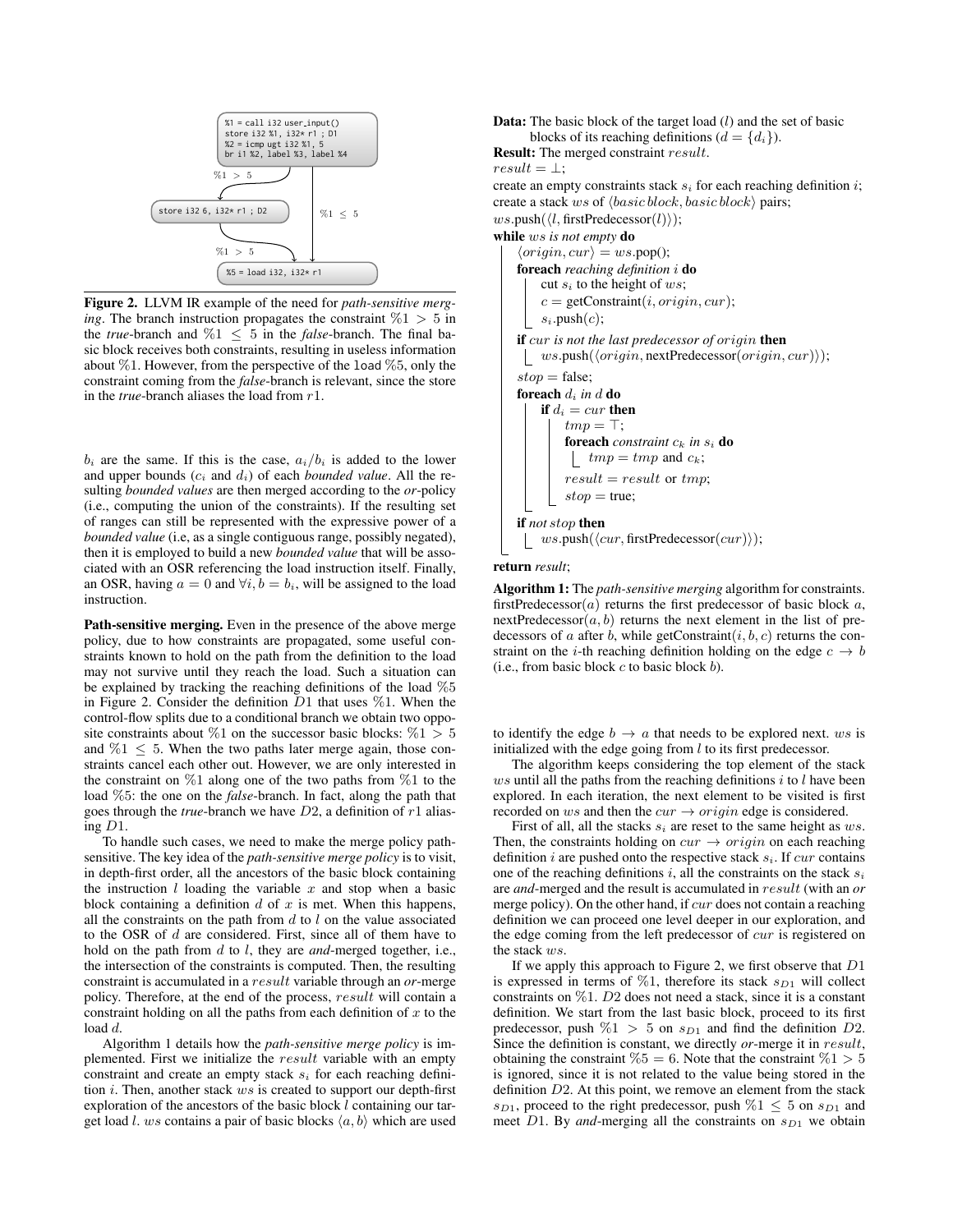|  | 100: cmp r2, #0       |  | 1: $lt = r2 < 0$ :  |                          |
|--|-----------------------|--|---------------------|--------------------------|
|  | 104: addlt r2, r2, #1 |  |                     | 2: if (1t) { $r2++$ ; }  |
|  | 108 blt exit          |  |                     | $3:$ if (1t) { return; } |
|  | 10c: add r1, r1, r2   |  | 4: $r1 = r1 + r2$ ; |                          |

<span id="page-5-0"></span>Figure 3. On the left, ARM assembly snippet with multiple consecutive instructions sharing the same predicate. On the right, equivalent C pseudo-code.

 $\%1 \leq 5$ , which is in turn *or*-merged into *result*, leading to the final constraint  $\%1 \leq 6$ , as expected.

To keep the algorithm simple, each edge is visited only once. Note that our analysis only considers load instructions accessing a CSV or the address pointed by a CSV plus a constant offset. As a consequence, performing a conservative alias analysis is straightforward. Note also that employing the *path-sensitive merging* policy is resource demanding, and, therefore, we only employ it as a fallback if the straightforward analysis is not successful.

Conditional reaching definitions. Depending on how reaching definitions are computed, the accuracy of our system varies. In particular, the naïve implementation may lead to spurious reaching definitions in ISAs heavily employing predicated instructions.

Consider the ARM assembly snippet on the left of Figure [3.](#page-5-0) The r2 definition at 0x104 (the add instruction) should not reach the use at 0x10c, since, if the addition is executed, the branch gets executed too (they share the same predicate). However, a binary analysis system has to consider each instruction on its own, therefore it will interpret those instructions as illustrated in pseudo-C on the right of Figure [3.](#page-5-0) In this situation, a traditional reaching definition analysis would propagate the r2 definition in the body of the if block to line 3. Then, since no other definition aliases it, it would not only be further propagated to the body of the second if, but also (incorrectly) to the next instruction, reaching the use at line 4.

For this reason, we created the *condition numbering analysis* (CNA), which groups all conditional branch instructions that share the exact same condition. CNA checks each pair of conditions to verify if they compute the same operation on either the same operands, or on operands reached by the same set of definitions. Such a grouping mechanism is efficiently implemented through a hash-map using an appropriate hash function considering the involved operations and their operands.

The CNA's results are then employed by the *conditional reaching definitions analysis*. This analysis, along with tracking definitions, records whether a condition identified by CNA (or its negation) holds in each basic block.

When a definition is propagated to the successors of a conditional branch, the identifier of the branch's condition is retrieved, and, if present in the set of conditions known to hold in the basic block containing the definition, it is propagated only to the *true*successor. Otherwise, if the negated condition is present, it is propagated only to the *false*-successor.

In practice, going back to the example in Figure [3,](#page-5-0) the two lt conditions are identified by the same integer, say 42. Therefore, when propagating the definition at line 2 in line 3, the branch condition is inspected, and since it is also identified by 42, the definition proceeds only towards the *true*-branch, preventing it from reaching line 4.

## 4.2 Function boundaries recovery

The function boundary identification process is split into five steps that we present in the following.

1. Identify call/return instructions. Since, by design, our analyses have to be ISA-agnostic, we assume that the underlying IR used for the analysis does not explicitly provide the concept of *function call* or *return* instructions. For this reason, we redefined these two concepts in an architecture-agnostic way.

- Function call. A branch instruction preceded by an instruction performing a store of a constant integer matching the next PC, considering delay slots if necessary. This integer is the *return address*.
- Return. Any indirect branch instruction whose destinations are either unknown or an address known to be a *return address*.

Note that these definitions are generic enough to handle all the known actual implementations of function call instructions in real ISAs. Specifically, the function call definition successfully captures both architectures saving the return address in a register (e.g., lr for ARM, ra for MIPS) or on the stack (e.g., x86). The first step in the function boundary recovery process consists in scanning the code for instructions matching the *function call* definition, and then, once all the possible *return addresses* have been collected, for instructions matching the *return* definition.

2. Identify initial candidate set. The second step collects an initial set of *candidate function entry points* (or CFEPs). Specifically, we have three initial types of CFEPs.

- (a) Called jump targets. The most important and reliable source of CFEPs are function calls, since they explicitly indicate that their destinations are functions.
- (b) Unused jump targets in global data. Global data can also be a source of CFEPs, e.g., due to function pointers stored in global data or C++ virtual tables. However, global data also contains jump tables used to implement C switch statements. These addresses do not represent pointers to a function and may lead to a large number of false positives. For this reason, we only consider the *unused* portion of global data. By *unused* we mean that a specific interval in global data has never been accessed by SET. In fact, as mentioned in Section [3.3,](#page-3-1) SET can read global memory areas to materialize addresses contained in a jump table, which are therefore blacklisted.
- (c) In-code constants. The code itself can contain function pointers, for instance if a function pointer is materialized in a register and then stored to memory. All the jump targets recovered by SET are considered and filtered: we register only jump targets that never end directly in the PC and that are never used as a load address. The rationale behind these choices is that values ending up in the PC will become part of the regular CFG of the program and we can handle them in other ways, while if a load is performed at a certain address, we assume that the target is data, and not code.

We say that a CFEP has its *address taken* if it is of type (b) or (c).

3. Identify reachable basic blocks. Once a preliminary set of CFEPs is available, for each one of them we follow the CFG and associate each basic block reachable from there with the CFEP. When we reach a call instruction we do not follow it, but we proceed to its return address, and when we reach a return instruction, we stop our exploration. Moreover, when associating a basic block with a CFEP, we also keep track of how we reached it, that is either through regular control-flow or by proceeding to the return address of a call instruction.

Once all the basic blocks reachable from a CFEP have been identified, each branch instruction is inspected again to verify if it is a *skipping jump*. A *skipping jump* is a jump instruction that has at least a CFEP of the type (a) between its location and its destination. This check is performed to identify if the branch instruction is jumping over a basic block we reliably know to be the entry point of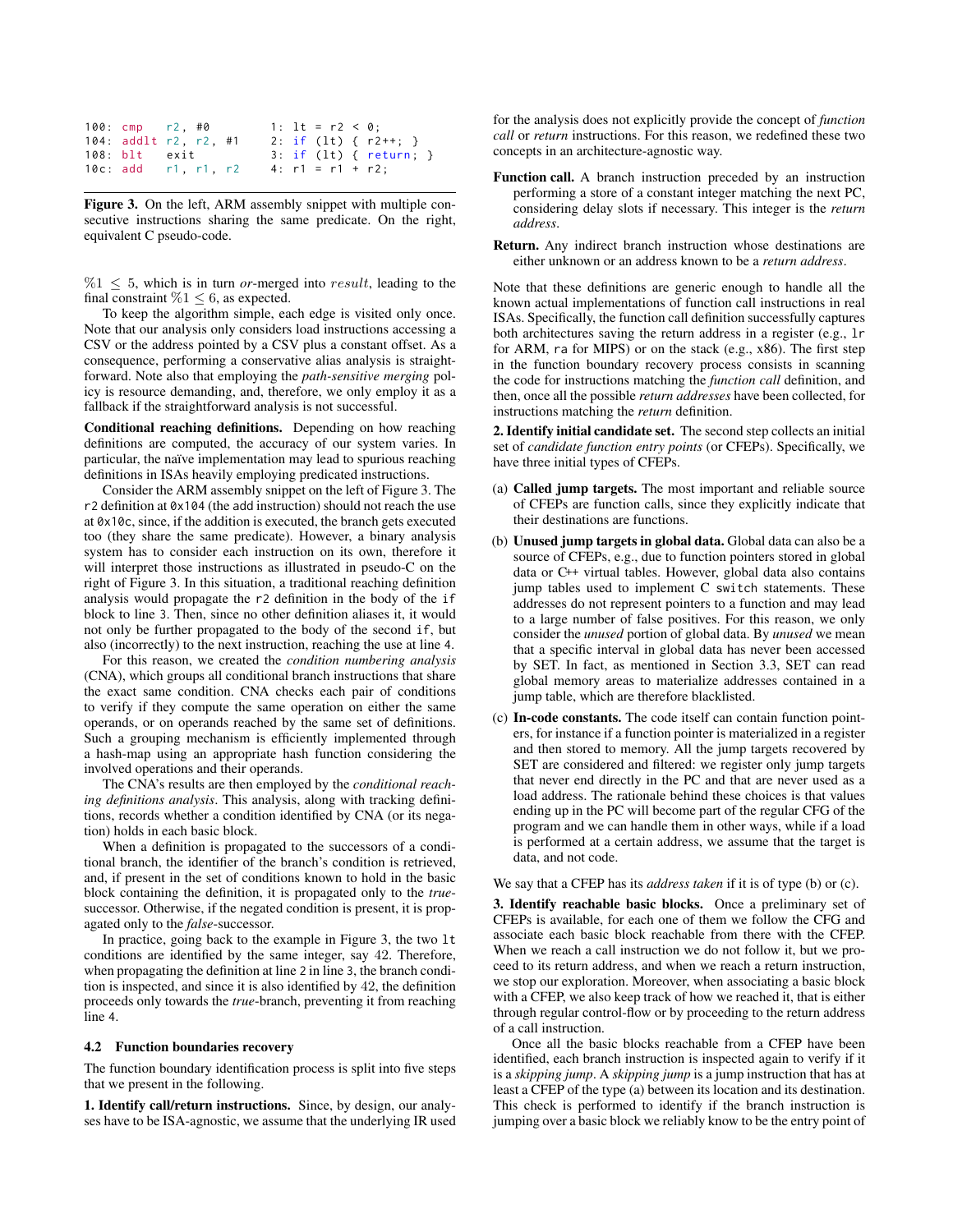

<span id="page-6-1"></span>Figure 4. ARM example of *skipping jumps*. tail called is a valid CFEP, since it can be reached only through *skipping jumps* (going on over the type (a) CFEP type  $a=1$ ). On the other hand, mixed called is discarded as a CFEP and its basic basic block is considered part of caller3 and type a 2. In fact, mixed called can be reached both through a *skipping jump* (coming from caller3), but also through the fall-through path after the add instruction in type\_a\_2.

a function. This type of instructions are often a hint for the presence of a tail call, therefore we create a new CFEPs out of their targets and process them as described.

4. Filter candidates. At this point we have sufficient information to perform an evaluation of which CFEPs should be kept, and which should instead be discarded. The criterion to keep or discard a CFEP is expressed with a simple rule:

*The CFEP is kept if it is reachable exclusively through call instructions or skipping jumps.*

In practice we want to keep all the CFEPs except those that are reachable through the local CFG of another function (i.e., return paths from a function call, fallthrough paths or jumps not going over other CFEPs). This means that we preserve CFEPs whose addresses are taken or are reachable only through tail calls, as long as they do not appear to be part of the local CFG of another function. On the other hand, we discard CFEPs which are reachable both through the local CFG of a CFEP and *skipping jumps*, since this is a strong hint that the *skipping jump* is not a tail call, but simply a result of two functions sharing some code.

Figure [4](#page-6-1) reports an example of a CFEP reachable only through *skipping jumps* (tail called, on the left) and a CFEP reachable both through a *skipping jump* and function-local control-flow (mixed called, on the right). The latter example, is a typical situation where two functions share the main part of their body but have slightly different headers. In these situations, we deem it appropriate to assign the basic blocks of the main part of the body to both functions.

5. Finalize the set. The last step consists in promoting all the jumps to the survived CFEPs to the status of function calls and consequently recompute for each one of them the set of basic blocks reachable from the entry point. The final result is a set of functions, possibly sharing code.

**noreturn** functions. Consider the following ARM snippet:

| main:  |            |  |
|--------|------------|--|
| add    | r0, r0, #3 |  |
| h1.    | exit       |  |
| hello: |            |  |
| add    | r0, r0, r1 |  |
| hх     | 1r         |  |

Note how the main function does not have a return instruction, in fact it is not necessary since the exit function will never return. In C terms, exit is known as a noreturn function.

While exploring the basic blocks reachable from main, if our analysis does not identify exit as a noreturn function, we might mistakenly assign basic blocks belonging to the hello function to main. Therefore, identifying noreturn functions is paramout to accurately recover function boundaries.

We detect the following types of noreturn functions:

- Syscall wrappers. Before each syscall we inject an instruction loading the CSV associated with the register holding the syscall identifier. In this way, our reaching definition analysis will provide a list of all the reaching definitions. These definitions are monitored by SET, and, in case we notice that one of them writes a constant value corresponding to the identifier of a noreturn syscall (such as exit), we mark its basic block as a *killer basic block*.
- Infinite loops. We mark all the basic blocks belonging to a loop in the CFG of a function with no exit nodes (i.e., an infinite loop) as *killer basic blocks*. Such a situation is typical in the implementation of the abort function as a last chance to prevent execution from proceeding, in case raising a signal does not have the desired effect.
- **longjmp**. Our analysis also looks for basic blocks that overwrite the stack pointer register with a value that is neither obtained as an offset from its previous value (e.g.,  $sp = sp + 8$ ) nor loaded from a memory address relative to its value (e.g.,  $sp =$  $load(sp-16)$ ). Such a behavior typically identifies the longjmp function and its derivatives. Such basic blocks are marked as *killer basic blocks* too.

At this point, all the *killer basic blocks* are temporarily modified to have a single successor: the *sink*. All the nodes post-dominated by the *sink* are in turn marked as *killer basic blocks*. In practice this means we reach the entry point of functions such as abort, exit, execve, longjmp, and all their wrappers and correctly identify them as noreturn functions.

# <span id="page-6-0"></span>5. Experimental results

The analysis framework and the set of analyses presented in the previous section have been implemented in a tool, REV.NG. REV.NG is a C++ project composed of 8,011 SLOCs (according to the sloccount tool) publicly released under a Free Software license.

REV.NG makes heavy use of LLVM (version 3.8) and the *tiny code generator* (TCG) of QEMU (version 2.5.0). While the TCG supports many different architectures<sup>[1](#page-6-2)</sup>, to evaluate our prototype, we focused on Linux binaries on three popular architectures:

MIPS. Using GCC 5.3.0 and clang 3.8 with musl [\[11\]](#page-10-14). ARM. Using GCC 5.3.0 and clang 3.8 with uClibc [\[5\]](#page-10-15). x86-64. Using GCC 4.9.2 and clang 3.8 with musl [\[11\]](#page-10-14).

Our choice was guided by the diversity of their features such as register size, presence of delay slots, support of predicate execution, CISC/RISC designs, endianness, and variable-length instruction encoding. To test the robustness of our approach, all the binaries we employed were stripped of debugging information and linked statically.

Note that statically linked binaries provide less information than dynamically linked executables, since the dynamic table and the dynamic symbols are missing. This also means that our tool handles the C standard library, which is large, includes hand-written assembly and other manually optimized pieces of code which are not typically found in programs. Extending our work to support dynamically linked programs consists in loading the main binary and all its libraries and perform our analyses on the whole code

<span id="page-6-2"></span><sup>&</sup>lt;sup>1</sup> QEMU supports the Alpha, ARM, CRIS, x86, MicroBlaze, MIPS, Open-RISC, PowerPC, RISC V, System Z, SuperH, SPARC and Unicore architectures and their 64-bit versions, where applicable.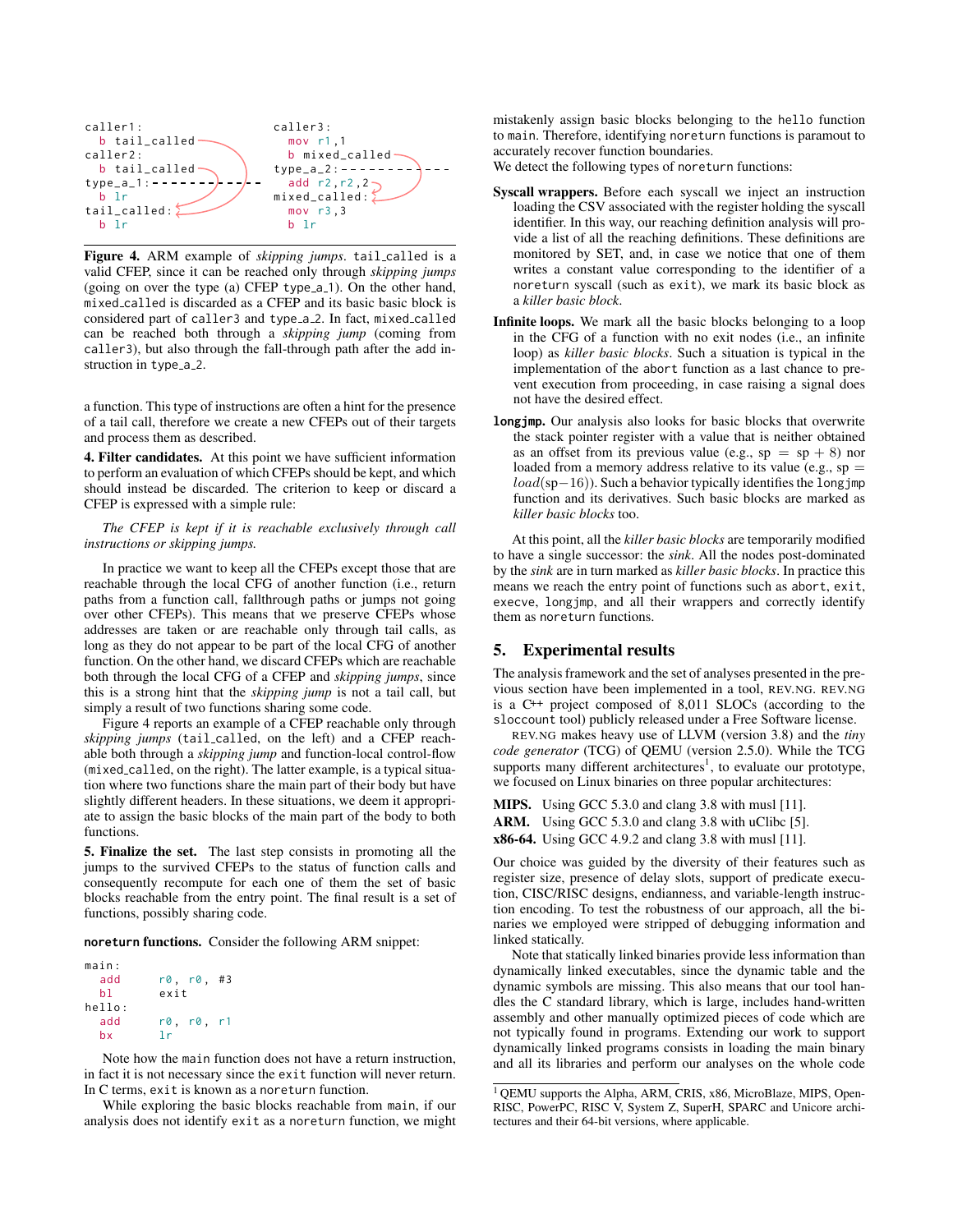corpus. In summary, using statically linked binaries, results in the most challenging setting.

The only "structural" information we left available to the evaluated tools was the section list, which allows distinguishing between code and data regions. This distinction enables, e.g., REV.NG to exclude spurious jump targets and function calls which would introduce noise in our evaluation. Section information is preserved even when striping an ELF binary. Symbols are only employed to collect the ground truth: our tool never uses them to recover function boundaries.

### 5.1 Accuracy of the recovered function boundaries

We built the 105 programs of the coreutils project for the three architectures, including md5sum, ls, install, df, cp. The programs, including the C standard library, have been compiled using GCC and clang in three different configurations: optimized for performance (-02), aggressively optimized for performance (-03) and optimized for code size (-Os). Since uClibc does not support clang, for ARM, the C standard library has been compiled using GCC in all the configurations. Table [2b](#page-8-0) reports the average size of the code section (.text) for each tested configuration.

Collecting ground truth for *control-flow graphs* is a challenging task. In GCC, CFG information cannot be obtained, since the backends implicitly generate basic blocks by printing strings of assembly. We considered LLVM, but since *each backend* must be instrumented in non-trivial ways, it would have resulted in prohibitive engineering effort. For this reason, we focused the evaluation on the accuracy of the recovered function boundaries instead. Since an accurate CFG is a requirement for recovering accurate information about function boundaries, the presented results can be considered a *lower bound* for the accuracy of the CFG itself.

The ground truth for function boundaries is easier to recover. Specifically, we employed the STT FUNC ELF symbols from the binaries, which provide the starting address and size for each function. From these ranges we excluded constant pools, since they should not be translated, and nop instructions, since they are mostly used for function and instruction alignment purposes.

We compare our results against related work by letting the tools produce a CFG. Then, starting from each entry point, the CFG is explored, and each basic block reachable from there is recorded as part of that function. Since one of our goals was to assess the quality of the CFG, we ignored the basic blocks that were assigned to a function but that were not reachable from the entry point, since this means that the tool assigned a basic block to a function but could not understand how it takes part of the CFG of the function.

We compared REV.NG with IDA Pro 6.6 using a custom IDAPython script, the most recent version of angr (as of November 2016) employing the CFGFast CFG recovery option [\[17\]](#page-10-10), and BAP 0.9.9, which implements the ByteWeight approach [\[2\]](#page-10-6), with the --phoenix option and collecting the CFG data from the GraphViz output. We employed the latest available ByteWeight signatures and we extended BAP to output the size of basic blocks. Note that BAP does not support MIPS.

Table [1](#page-8-1) reports the results of our experiments. The most important information needed to assess the quality of the results is the *Jaccard index*, which we computed for each detected function against its best match in our ground truth. The index is computed comparing the set of the basic blocks assigned to the function against the actual set of basic blocks, according to the ground truth. The Jaccard index provides a concrete measure of the accuracy of the match, penalizing missing or extra basic blocks. Table [1](#page-8-1) reports another interesting metric reported in the *Matched* column, that is the percentage of matched functions, ignoring the quality of the match.

The results in terms of accuracy of REV.NG are very close to those of IDA Pro, and sensibly better than those of BAP and angr in all the tested configurations. The difference between IDA Pro and REV.NG comes from few functions that only IDA Pro identifies. By performing manual inspection of the functions detected by IDA Pro but not by REV.NG, we verified that in most cases it is dead code, i.e., code whose address is not *taken* and has no direct control-flow transfers pointing to it. This is due to the fact that the heuristics implemented in IDA Pro can detect function prologues. However, since in all inspected cases the difference was due to dead code, we do not consider this a limitation but a design choice.

Note that we already tried to mitigate this problem by compiling our code using the -ffunction-sections GCC option, along with -Wl,--gc-sections, which is supposed to minimize the amount of dead functions. However, hand-written assembly functions are not pruned.

In addition to dead code, we found additional sources of inaccuracy in the CFG, which affect both REV.NG and IDA Pro:

- Aggressively optimized nested **switch**. In certain x86-64 functions using nested switch statements, REV.NG was unable to track the size of the jump tables used by the inner switch statement. Since the starting address of the jump table was available, we could devise a heuristic to recover it. However to provide coherent results, we decided not to do so.
- Jump table addresses spilled on the stack. In certain situations, e.g., in MIPS, GCC can spill the starting address of a jump table on the stack in the function prologue because it might be used multiple times across the function. While REV.NG implements a basic mechanism to track stack values, doing so across function calls is non-trivial, since during the CFG recovery phase we have no information about function calls.

In our (non-exhaustive) exploration, we did not find major inaccuracies in the CFG that IDA Pro handled and REV.NG did not. On the contrary, we found several examples where REV.NG is more precise than IDA Pro. The next section discusses such an example as a case study.

Looking at BAP's results, we found that (i) some functions were missing several instructions in the function prologue and (ii) a series of spurious functions in the middle of actual functions manipulating the stack (e.g., for variable-length arrays). Tail calls and indirect jumps due to switch statements also appeared to be handled poorly.

For what concerns angr, despite often matching the most functions compared to the other tools, the accuracy of the matching is lower. The main issues are related to mishandled predicated return instructions, code after noreturn function calls forced to a new function in all cases, and incomplete handling of certain indirect jumps due to switch statements. It is worth noting that the angr project was hand-tuned for the x86 architecture, which we did not evaluate.

In conclusion, REV.NG results are comparable or sensibly better compared to the other evaluated tools, proving the effectiveness of our approach.

Memory usage and processing time. The last set of rows in Table [1](#page-8-1) reports, for each tool, the peak memory usage (*RSS* column) averaged over all the 105 processed binaries. As the table shows, REV.NG memory usage is mostly comparable to other tools on x86- 64, but on ARM and MIPS our tool results to be more resource demanding. This is due to a limitation of our current implementation. Specifically, OSRA propagates each constraint indefinitely, leading to a considerable memory overhead. Our development branch addresses this issue by limitating the propagation of constraints on a SSA value up to the farthest instruction employing it in an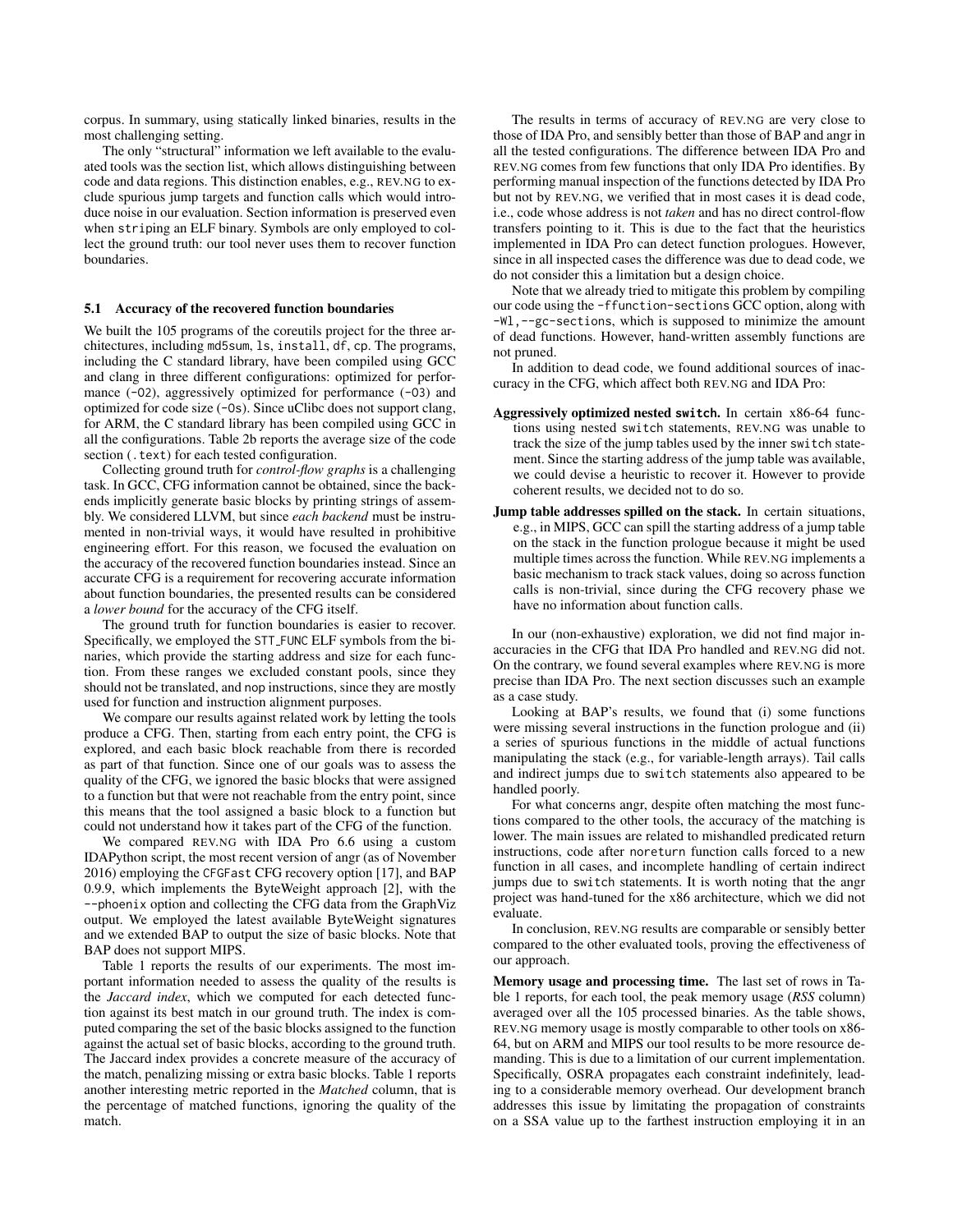|                |            |       |            | x86-64<br><b>MIPS</b> |            |        |            | ARM     |         |        |         |            |        |
|----------------|------------|-------|------------|-----------------------|------------|--------|------------|---------|---------|--------|---------|------------|--------|
|                |            |       | <b>IDA</b> | REV.NG                | <b>BAP</b> | angr   | <b>IDA</b> | REV.NG  | angr    | IDA    | REV.NG  | <b>BAP</b> | angr   |
| Jaccard index  |            | $-02$ | 97.98      | 98.00                 | 84.47      | 90.92  | 96.37      | 94.30   | 84.95   | 96.56  | 95.60   | 79.10      | 67.13  |
|                | GCC        | $-03$ | 98.35      | 96.72                 | 85.31      | 91.06  | 95.17      | 93.16   | 82.94   | 96.41  | 95.60   | 79.08      | 66.65  |
|                |            | $-0s$ | 98.16      | 98.77                 | 87.03      | 93.08  | 97.10      | 94.79   | 88.82   | 95.92  | 94.08   | 81.67      | 66.38  |
|                |            | $-02$ | 98.39      | 98.31                 | 85.84      | 92.05  | 96.41      | 92.48   | 78.50   | 94.62  | 94.49   | 78.34      | 65.98  |
|                | clang      | $-03$ | 98.34      | 97.77                 | 82.73      | 91.90  | 96.31      | 91.65   | 78.22   | 94.64  | 94.53   | 78.16      | 63.43  |
|                |            | $-0s$ | 97.83      | 98.44                 | 83.70      | 91.01  | 96.52      | 92.66   | 81.07   | 94.01  | 93.38   | 80.84      | 65.89  |
|                |            | $-02$ | 94.56      | 98.37                 | 83.51      | 93.76  | 93.09      | 98.13   | 93.32   | 85.59  | 88.77   | 80.31      | 97.27  |
| Matched (%)    | <b>GCC</b> | $-03$ | 93.25      | 98.43                 | 83.30      | 94.59  | 92.33      | 97.58   | 95.44   | 84.18  | 87.90   | 79.35      | 97.47  |
|                |            | $-0s$ | 95.31      | 97.90                 | 83.39      | 93.15  | 92.60      | 97.03   | 93.21   | 88.22  | 87.82   | 78.23      | 97.37  |
|                |            | $-02$ | 94.31      | 98.83                 | 67.42      | 94.29  | 84.91      | 83.26   | 78.26   | 84.01  | 86.92   | 77.37      | 97.20  |
|                | clang      | $-03$ | 94.27      | 98.78                 | 59.79      | 94.64  | 85.66      | 83.35   | 78.33   | 83.45  | 86.38   | 77.46      | 94.41  |
|                |            | $-0s$ | 94.91      | 98.65                 | 59.20      | 93.85  | 86.35      | 84.50   | 79.06   | 86.91  | 85.65   | 76.87      | 96.60  |
|                | <b>GCC</b> | $-02$ | 227.88     | 248.59                | 284.62     | 297.63 | 195.86     | 628.95  | 201.24  | 198.62 | 463.88  | 264.71     | 261.58 |
| $(MiB)$<br>RSS |            | $-03$ | 228.67     | 289.81                | 286.67     | 297.03 | 197.72     | 4325.39 | 1017.87 | 199.01 | 568.37  | 280.59     | 273.94 |
|                |            | $-0s$ | 227.08     | 229.48                | 261.51     | 256.15 | 196.02     | 784.30  | 223.17  | 198.24 | 369.03  | 235.64     | 259.80 |
|                |            | $-02$ | 226.67     | 215.32                | 200.39     | 213.04 | 196.63     | 549.36  | 233.53  | 198.73 | 401.64  | 268.06     | 244.27 |
|                | clang      | $-03$ | 227.07     | 236.36                | 177.09     | 204.82 | 196.19     | 584.53  | 207.99  | 198.99 | 439.32  | 282.41     | 508.11 |
|                |            | $-0s$ | 226.47     | 743.53                | 149.52     | 734.89 | 196.06     | 574.46  | 224.67  | 198.29 | 1293.56 | 245.84     | 676.03 |

<span id="page-8-1"></span>Table 1. Comparison of the experimental results obtained by IDA Pro, REV.NG, BAP, and angr on the 105 coreutils binaries compiled using GCC and clang for x86-64, MIPS and ARM. Three different optimization levels have been employed: -02, -03, and -0s. Note that BAP does not support MIPS. The *Matched* rows represent the percentage of functions that have been matched at least partially, ignoring the quality of the match. *Jaccard index* is the average Jaccard index of each detected function against its best match in the set of original functions. The average is weighted over the size of the function and over the size of the .text section of each program. Finally, *RSS* is the average (over all the binaries) of the maximum resident set size (i.e., peak memory usage).

<span id="page-8-2"></span><span id="page-8-0"></span>

|            |          |             |          |  |       |       | x86-64       | <b>ARM</b>   | <b>MIPS</b>  |  |  |
|------------|----------|-------------|----------|--|-------|-------|--------------|--------------|--------------|--|--|
|            |          |             |          |  |       | $-02$ | $115.12$ kiB | 98.50 kiB    | $115.12$ kiB |  |  |
|            | x86-64   | <b>MIPS</b> | ARM      |  | GCC   | $-03$ | $161.12$ kiB | $105.01$ kiB | 161.12 kiB   |  |  |
| <b>IDA</b> | 5.17 s   | 8.06 s      | 5.39 s   |  |       | $-0s$ | 123.81 kiB   | 89.11 kiB    | 123.81 kiB   |  |  |
| REV.NG     | 44.57 s  | 222.11 s    | 119.53 s |  |       | $-02$ | 138.72 kiB   | $102.56$ kiB | 138.72 kiB   |  |  |
| <b>BAP</b> | 35.33 s  | n.a.        | 25.48 s  |  | clang | $-03$ | $125.51$ kiB | $106.03$ kiB | 125.51 kiB   |  |  |
| angr       | 384.15 s | 273.83 s    | 147.82 s |  |       | $-0s$ | $126.59$ kiB | $95.12$ kiB  | 126.59 kiB   |  |  |
|            | (a)      |             |          |  |       | (b)   |              |              |              |  |  |

Table 2. Table [\(a\)](#page-8-2) reports the time spent (in seconds) to collect the control-flow graph and the function boundaries of the ls binary, compiled with -O2 using GCC for x86-64, MIPS and ARM. The presented results are averaged over 10 runs. Table [\(b\)](#page-8-0) reports the average size (in kilobytes) of the . text section of a coreutils program compiled using the specified configuration.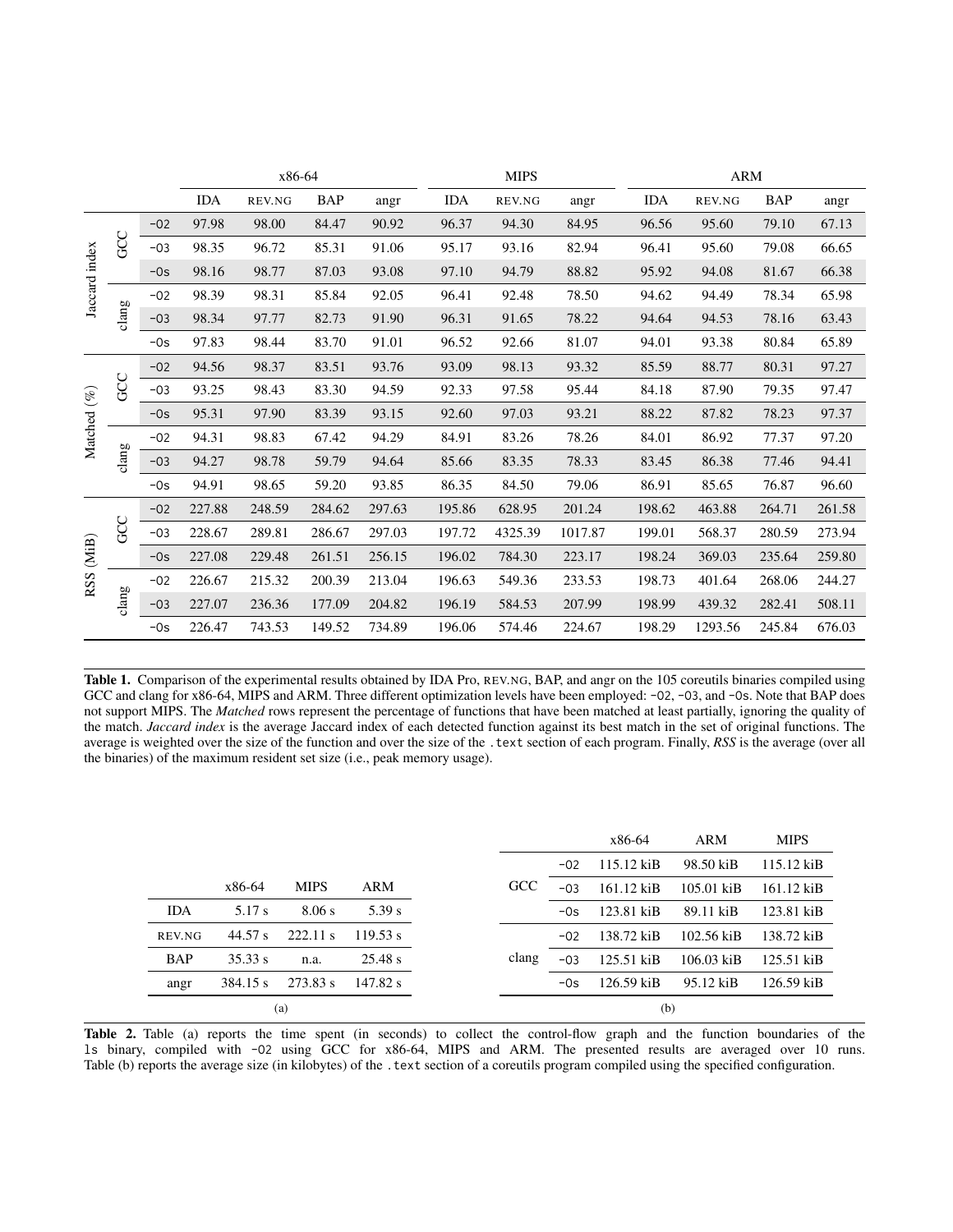```
memset :
copy_loop :
  cmp r2, #8 ; A<br>blt remaining ; B
          remaining
  ; \ldotssub r2, r2, #8 ; C<br>
cmp r2, #8 ; D
  cmp r2, #8 ; D<br>subge r2, r2, #8 ; E
  subge r2, r2, #8 ; E<br>bge copy_loop ; F
  bge copy_loop
remaining :
  add pc, pc, r2, 1sl #2 ; Z
  nop
  strb r1, [r3], #1
  strb r1, [r3], #1
  strb r1, [r3], #1
  strb r1, [r3], #1
  strb r1, [r3], #1
  strb r1, [r3], #1
  strb r1 , [r3] , #1
  mov pc, 1r
```
<span id="page-9-3"></span>Figure 5. uClibc ARM implementation of memset. r2 contains the size of the buffer. copy\_loop is a (partially omitted) unrolled loop copying 8 bytes at a time, while remaining takes care of copying the bytes left over by copy loop. Each one of the 7 strb instructions copies a single byte; "add pc, ..." jumps to one of them depending on how many bytes are left to copy.

OSR. In our preliminary testing of such a solution on the ls binary, the memory consumption is reduced from 1.78 GiB to 899 MiB on MIPS and from 1.19 GiB to 476 MiB on ARM.

Since the continuous integration system where we run our tests is composed by servers featuring different hardware specifications, Table [1](#page-8-1) does not report timing results. Instead, we collected timing results on a single machine with 32 GiB of RAM and an Intel i7-6820HQ CPU, with 4 physical cores clocked at 2.7 GHz. We ran each one of the four tools 10 times against the ls binary compiled for MIPS, ARM and x86-64. Table [2a](#page-8-2) reports the results. As expected, tools such as IDA Pro and BAP, which employ heuristics or machine learning techniques, are notably faster compared to REV.NG. On the other hand our prototype implementation outperforms angr. Note however that the detailed information we collect can serve as a basis for more sophisticated analyses whose purposes goes beyond recovering the CFG or the function boundaries. In fact, if we compare the time taken by the IDA Pro's Hex-Rays Decompiler to analyze the whole binary, we get more comparable results. In particular, the Hex-Rays decompiler took approximately 37 s to analyze ls compiled for x86-64 and 27 s for the ARM version. Note also that the previously mentioned development branch of REV.NG reduces the analysis time for ls from 44.57 s to 31.59 s on x86-64, from 222.1 s to 15 s on MIPS and from 119.53 s to 50.53 s on ARM.

#### <span id="page-9-2"></span>5.2 Case study: the buggy memset

Figure [5](#page-9-3) shows a simplified version of the ARM memset implementation included in uClibc [\[5\]](#page-10-15). It is a hand-optimized implementation that copies 8 bytes at a time (see the copy loop label), and then copies the (at most 7) leftover bytes one by one (see the remaining label).

We consider the recovery of the CFG of this function interesting for several reasons. Specifically, it would be beneficial to prove that instruction Z can only reach one of the 7 strb instructions or the return instruction. As we will see, most of the analyses presented in Section [3.3](#page-3-1) have to be employed.

First of all, r2 cannot be expressed in terms of a single value. In fact, its usage in Z can be affected by the definition in C, E or any

other definition of r2 in the callers of memset. A merge policy with multiple reaching definitions must therefore be leveraged.

Second, to have an accurate set of definitions of r2 reaching Z, we need to handle predicate instructions correctly. If the naïve reaching definition approach is employed, the definition in E is propagated on both successors of F, effectively preventing the definition in C from reaching Z.

Third, if the adopted merge policy is not *path-sensitive*, the r2 use in Z sees two constraints on the r2 definition in C:  $r2 < 8$ , through the path CDZ, and  $r2 \geq 8$ , through the path CDEFABZ. This makes the definition of r2 in C unbounded in Z, preventing the analysis from proving that r2 is lower than 8 in all cases. However, using the proposed *path-sensitive* merge policy, the constraint  $r2 \geq 8$ is ignored: going backward through the CDEFABZ path, the definition in E prevents the analysis from reaching C and taking into account the constraint associated to that path. In conclusion, REV.NG was able to correctly recover all the jump targets, unlike all the other tools we tested.

The last reason why this memset is relevant consists in a bug it contains and that we discovered through REV.NG. All the comparisons performed by this function are signed. Therefore, a malicious user in control of the size parameter of memset (r2) can control the program counter by simply passing a negative number. This bug was recently fixed in uClibc-ng [\[4\]](#page-10-16).

## <span id="page-9-0"></span>6. Related work

Traditional techniques used to identify function start points employ manually crafted patterns and then use recursive disassembly to identify the set of bytes belonging to a function body. Such techniques are adopted in current tools, both commercial and researchoriented, such as IDA Pro [\[8\]](#page-10-4), Dyninst [\[9,](#page-10-17) [7\]](#page-10-18), as well as in other disassemblers [\[21\]](#page-10-19), and angr [\[16,](#page-10-11) [17\]](#page-10-10).

angr [\[16,](#page-10-11) [17\]](#page-10-10) adopts an approach similar to ours, since it employs VEX, Valgrind's IR, to perform their analysis. However, VEX is only available for a subset of the architecture handled by QEMU. Most importantly, the largest part of their effort for accurate recovery of CFG and function boundaries relies on symbolic execution, which hinders the scalability of the approach.

Rosenblum et al. [\[13\]](#page-10-20) employed machine learning to address function boundary identification, overcoming variation in the function start due to compiler-related effects such as optimization or scheduling. Basically, they proposed to automatically generate the set of function start patterns from a large corpus of binaries, instead of crafting it manually.

ByteWeight [\[2\]](#page-10-6) refines this idea, leveraging machine learning classification to label each byte of a program as a function start or not. It employs weighted prefix trees of function start sequences in place of a pattern collection, followed by static analysis (recursive disassembly combined with value set analysis [\[1\]](#page-10-21)) to detect the remaining bytes of the function. Shin et al. [\[15\]](#page-10-22) aim at improving precision and speed of recovery over ByteWeight employing recurrent neural networks.

For all of the above mentioned machine learning-based approaches, the main goal is to reconstruct a set of probable start patterns. Our technique is fundamentally different, in that it relies on code pointers to identify function starting points. We leverage data-flow analyses that can provide more fine-grained and precise information about the tracked values with respect to value set analysis, as shown in [\[6\]](#page-10-13).

### <span id="page-9-1"></span>7. Conclusions and future works

Recovering CFG and function information from binaries is an important technology that enables further analyses like static bi